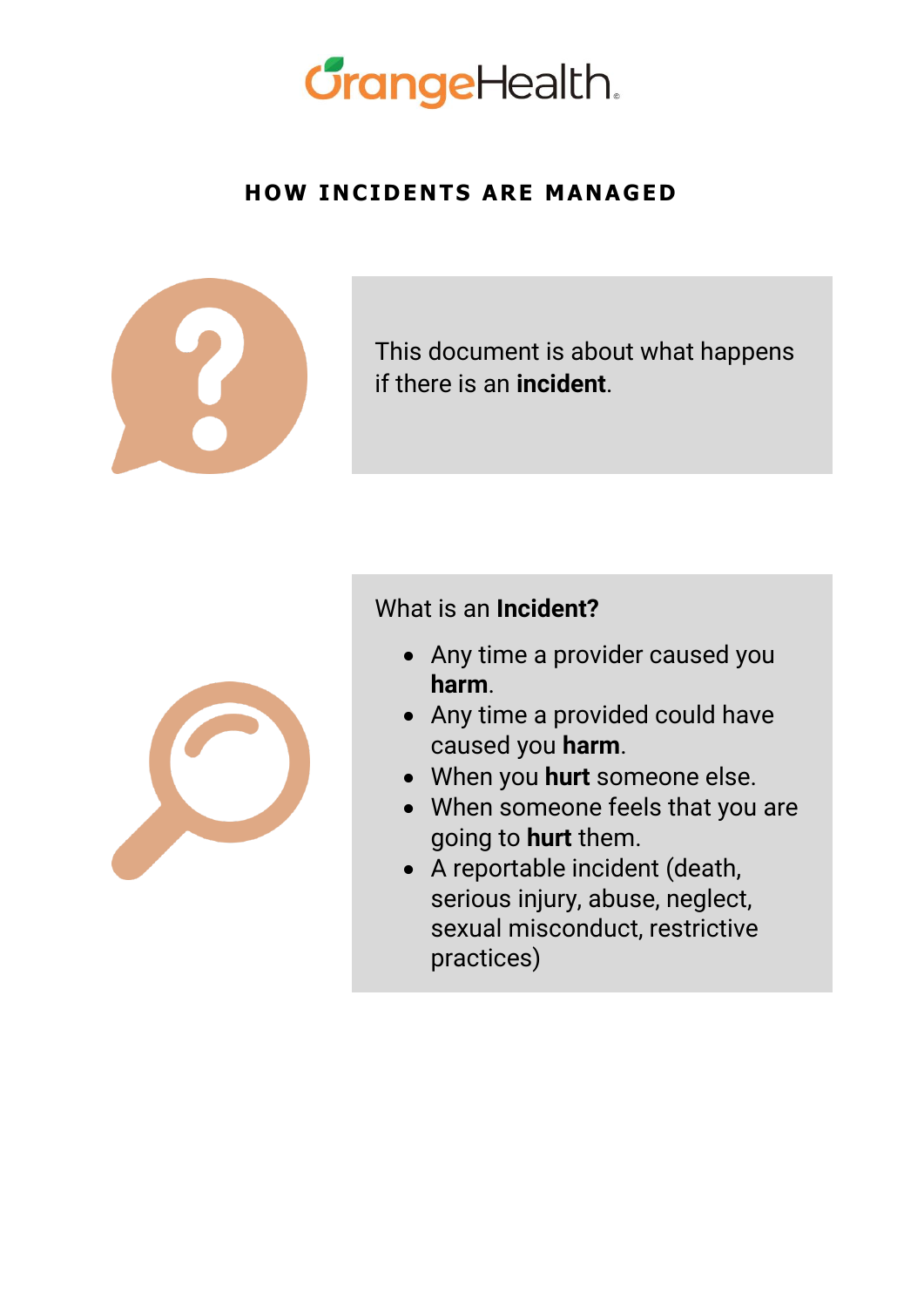# **CrangeHealth.**



We **record** what is said and done during the incident including:

- Description of what happened,
- Who saw the incident,
- When you told the worker,
- Management is told what happened.



You are important to us, so we:

- Provide **support** and assistance
- Make sure you are **safe**
- Look after your health and **wellbeing**



We will listen and talk to you or your advocate about what happened and how to fix it.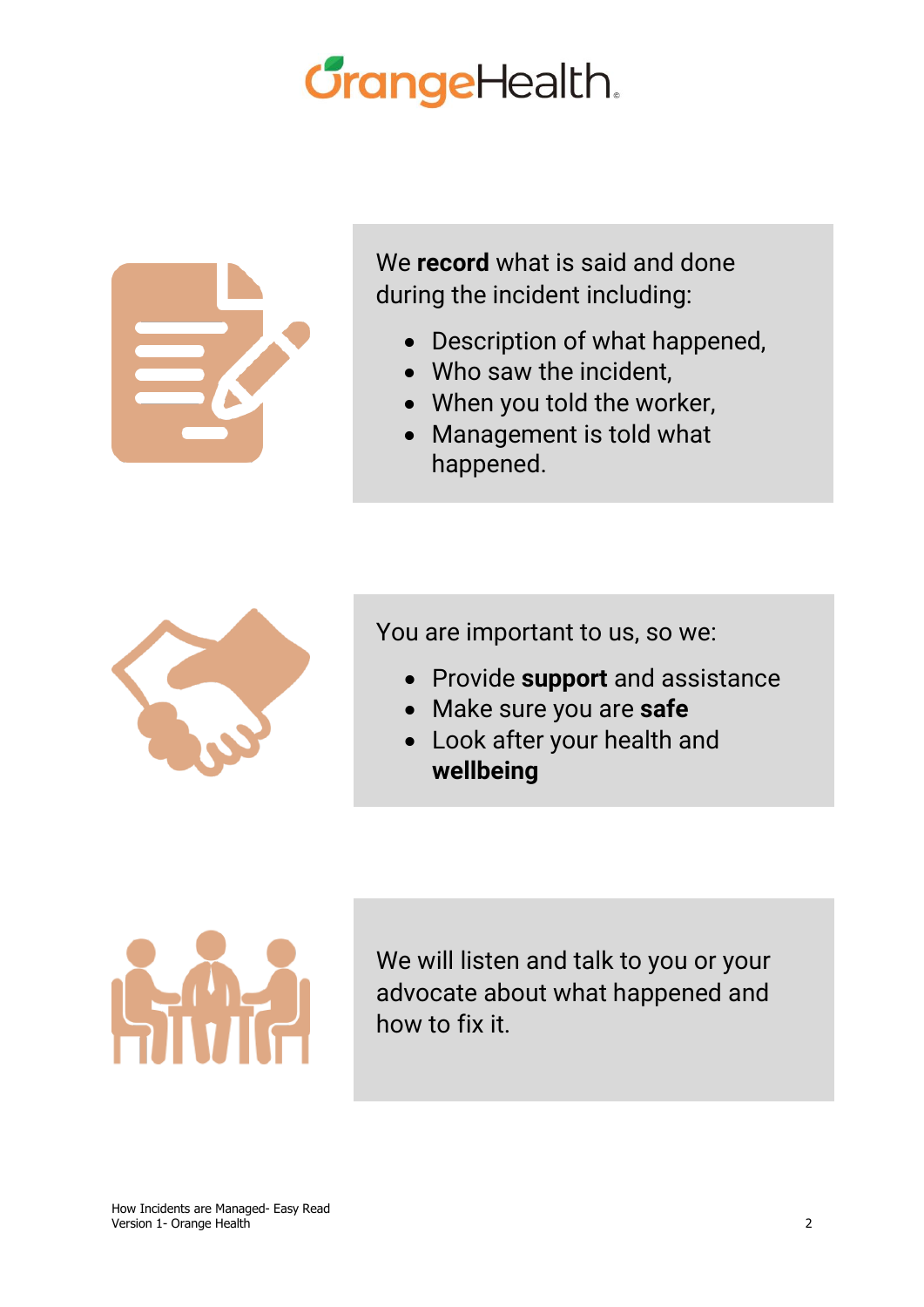# **CrangeHealth.**



You should know what is happening so we will:

- Ask you for feedback
- Talk to you about what happened
- Consult with you or your advocate through the process.
- Ask for your ideas about any changes that would help in the future



If we make changes to correct what happened, we will

- change our practices
- change our policies and procedures
- train our staff



There are times that we must tell NDIS Commission if there is an incident.